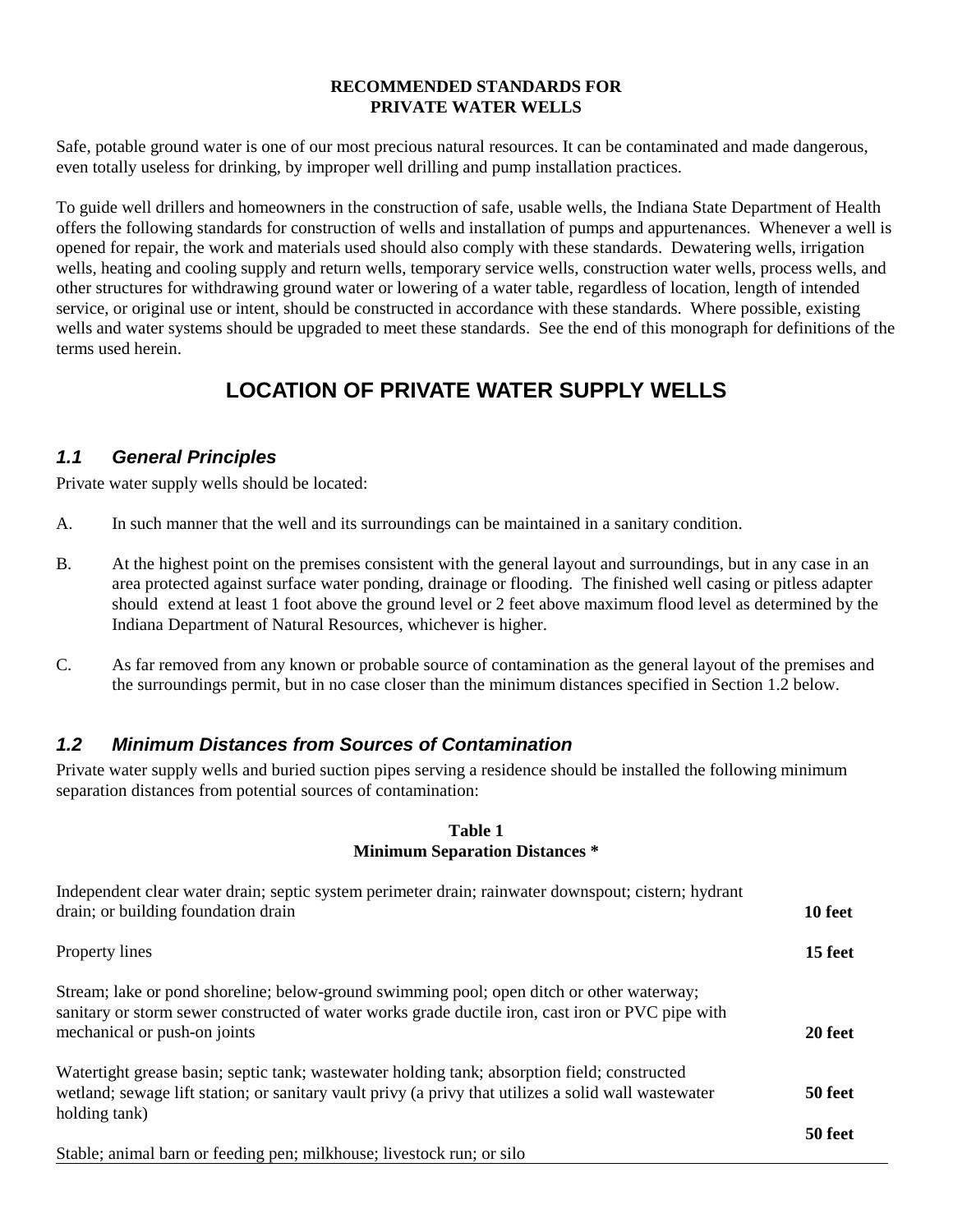| Sanitary or storm sewer not constructed of water works grade ductile iron, cast iron or PVC pipe<br>with mechanical or push-on joints                                                   | 50 feet         |
|-----------------------------------------------------------------------------------------------------------------------------------------------------------------------------------------|-----------------|
| Pit privy (a privy that has brick-, block-, or stone-lined pit walls); manure pile; manure holding tank;<br>silage pit; dry well; seepage pit or trench; or cesspool                    | 100 feet        |
| Surface or subsurface stored chemicals such as gasoline, diesel fuel, home heating oil, fertilizer,<br>pesticides, etc.                                                                 | <b>100 feet</b> |
| Septage or treated sludge disposal area; was tewater absorption; storage, retention or treatment pond;<br>ridge and furrow waste disposal site; or spray irrigation waste disposal site | <b>500 feet</b> |
| Uncovered salt storage                                                                                                                                                                  | 1,500 feet      |

**\*** If the well casing terminates less than 25 feet from finished grade, or if the well penetrates creviced or highly porous formations, at a minimum, the distances listed in Table 1 should be doubled.

If the residence is located within 2,500 feet of a sanitary landfill, the Office of Land Quality of the Indiana Department of Environmental Management should first be consulted for recommendations on separation from the facility.

If the distances enumerated in Table 1 cannot be met, consult with your local health department about the potential for lesser separations based on special construction or favorable geology.

## *1.3 Relation to Buildings*

A well should be located so the centerline of its casing extends at least 5 feet clear of any projection from the building. A well should be reasonably accessible for servicing and maintenance utilizing equipment for cleaning, treatment, repair, testing, or inspection. Except for well houses specifically constructed for the purpose, it is totally unacceptable to locate a well in a building or in the basement of a building.

# **WELL CONSTRUCTION**

### *2.1 Well Design and Construction*

- A. A well should be adapted to the geologic and ground water conditions existing at the site, to ensure full use of the natural protection afforded against contamination of the water-bearing formation and to exclude sources of contamination.
- B. Every well should be tested for yield. The pumping equipment used should have a capacity at least equal to the pumping rate desired of the well during normal usage. Ideally, a well should be tested for stabilized yield and drawdown by pumping initially at 150% of the design pumping rate, and backing off until a stabilized yield is achieved. The test pump should be operated continuously for a minimum of one hour, continuing until the pumping water level stabilizes. A that point, the well yield and drawdown should be recorded. Bailing may be used to give a rough estimate of the yield of the well, but it is practical only for testing very weak wells. Bailing is not a reliable substitute for a pumping test when the anticipated or desired yield is more than 2.5 gallons per minute (gpm). Air lift pumping is not an acceptable method for determining yield.
- C. A well should be capable of supplying sufficient water to meet required needs. Wells constructed as a source of water for a residence should have a stabilized yield of at least 5 gpm. If a well's stabilized yield is less than required, the driller should inform the owner so he or she can provide additional storage and the proper kind of pumping equipment to satisfy the anticipated peak demand for water.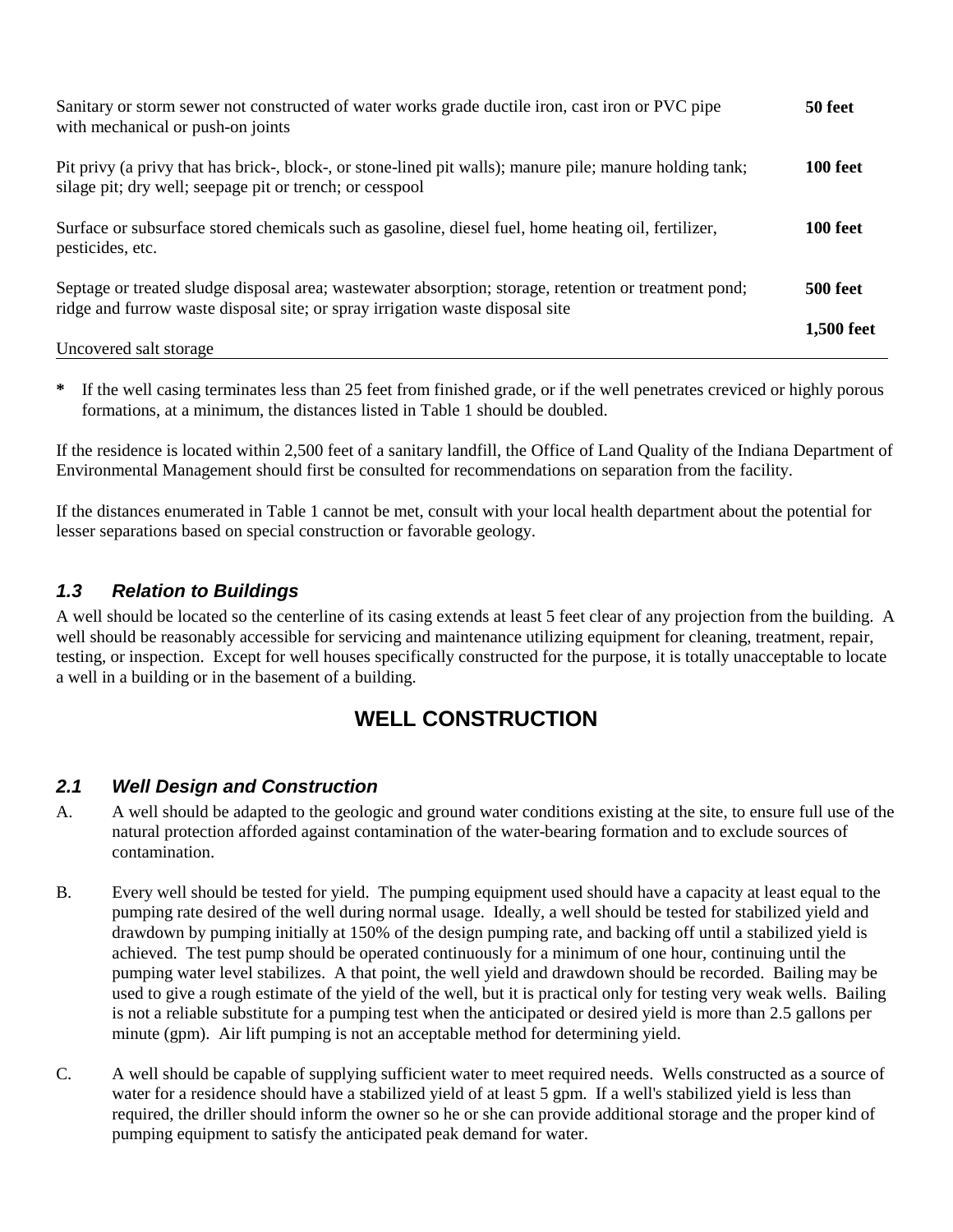## *2.2 Casing*

- A. All wells should be cased to a depth of at least 25 feet below ground surface.
- B. The casings of wells developed in sand or gravel should extend watertight to or into the aquifer.
- C. The minimum casing diameter for every new well should be at least 5 inches nominal inside diameter. Further, the inside well diameter should be at least 1 inch larger than the outer diameter of pumping equipment to be installed. Only those wells used for monitoring may be constructed of casing less than 4 inches in diameter.
- D. Every drive pipe should be fitted with a standard drive shoe, threaded or welded onto the pipe so that the pipe rests on the internal shoulder of the shoe. The shoe should have a beveled and tempered cutting edge of metal alloyed for this special purpose.
- E. The casing of the well should be steel or thermoplastic of sufficient thickness and quality to protect the well against structural deficiencies during construction, and against contamination by surface water or other undesirable materials during the expected life of the well. Only recessed couplings may be used on threaded steel casing. Steel casing should be new, first-class material meeting ASTM<sup>1</sup> Standards A-120 or A-53, or API<sup>2</sup> Standards API-5A or API-5L. Thin-walled, sheet metal, used, reclaimed, rejected, or contaminated pipe or casing should not be used in a water well. Only casing salvaged from water well test holes may be reused for well drilling. Where corrosive water or soil is likely to be encountered, thicker walled casing than that specified in the following tables should be used.

<sup>1</sup> American Society for Testing Materials, 1916 Race Street, Philadelphia, PA 19103 <sup>2</sup> American Petroleum Institute, 1271 Avenue of Americas, New York, NY 10020

#### **Table 2**

#### **MINIMUM STANDARDS OF DIMENSIONS AND WEIGHTS**

| Diameter in Inches |          | <b>Wall Thickness</b> | Weight in Pounds per Foot |          |
|--------------------|----------|-----------------------|---------------------------|----------|
| External           | Internal | in Inches             | Plain Ends                | Threaded |
| 5.563              | 5.047    | 0.258                 | 14.62                     | 14.90    |
| 6.625              | 6.065    | 0.280                 | 18.97                     | 19.33    |
| 8.625              | 8.071    | 0.277                 | 24.70                     | 25.44    |
| 10.750             | 10.192   | 0.279                 | 31.20                     | 32.20    |
|                    |          |                       |                           |          |

### **STANDARD LINE PIPE 1**

#### **Table 3**

#### **MINIMUM STANDARDS OF DIMENSIONS AND WEIGHTS**

### **STANDARD PIPE AND LINE PIPE 2**

| Nominal Size in<br>Inches | Diameter In Inches |          | Wall Thickness In<br>Inches | Weight in Pounds<br>Per Foot |
|---------------------------|--------------------|----------|-----------------------------|------------------------------|
|                           | External           | Internal |                             | Plain Ends Only              |
| 5                         | 5.563              | 5.187    | 0.188                       | 10.76                        |
| 6                         | 6.625              | 6.249    | 0.188                       | 12.89                        |
| 8                         | 8.625              | 8.249    | 0.188                       | 16.90                        |
| 10                        | 10.750             | 10.374   | 0.188                       | 21.15                        |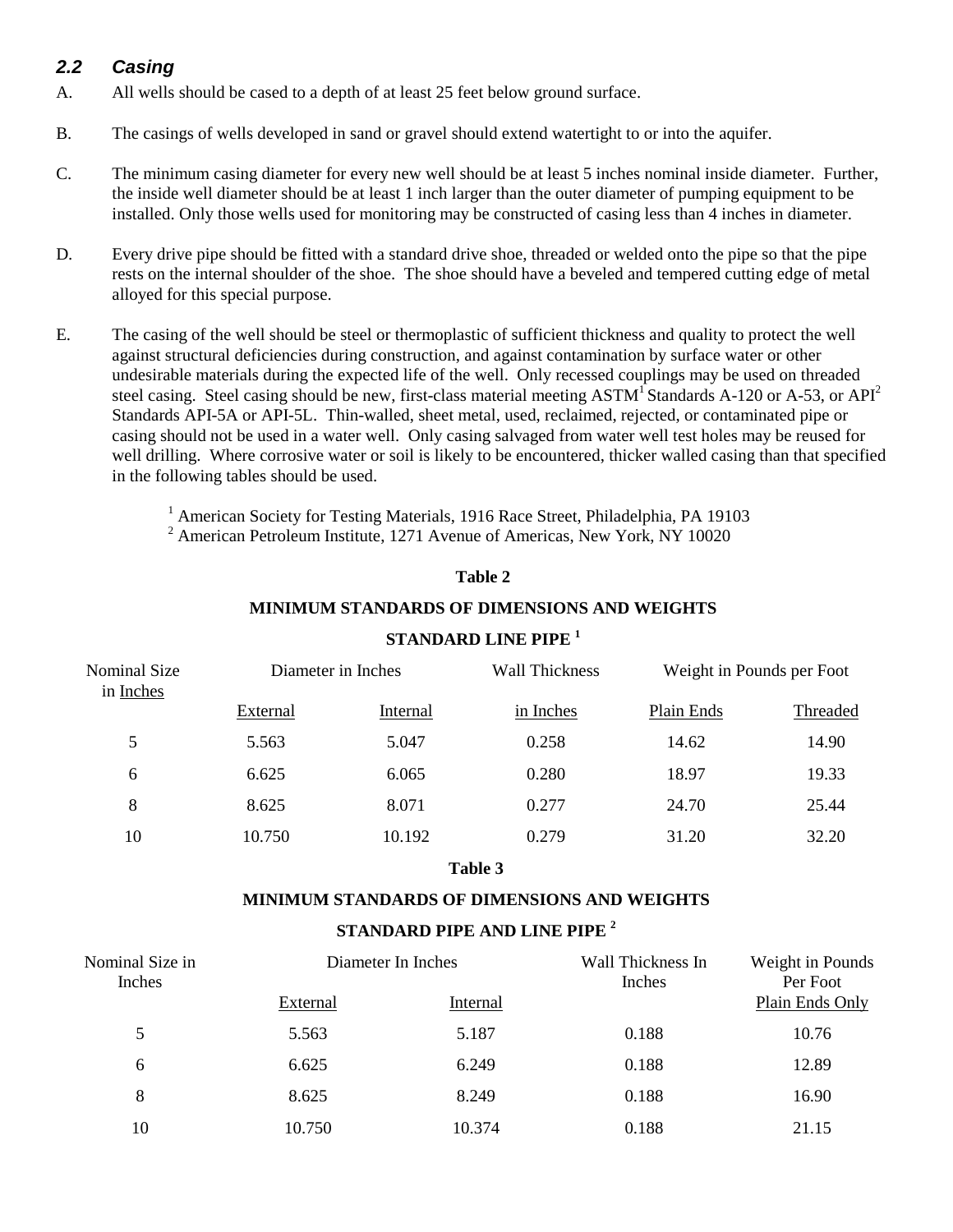<sup>1</sup> Standard line pipe in these thicknesses may be threaded and coupled, or welded.

- <sup>2</sup> Lighter weight pipe, meeting ASTM Standards A-53 or A-120 and API Standard API-5L, is suitable for welding only.
- F. Thermoplastic pipe used for water well construction should comply with ANSI/ ASTM-F480, latest revision," Thermoplastic Water Well Casing Pipe and Couplings Made in Standard Dimension Ratios (SDR)." Acceptable thermoplastic pipe materials for water well casing are acrylonitrilbutadiene-styrene (ABS), polyvinyl chloride (PVC), and styrene rubber (SR) containing a minimum of 50 percent styrene and 5 percent rubber. Thermoplastic well casing should have a minimum wall thickness equal to SDR-26 for wells 100 feet deep or less and SDR-21 for wells deeper than 100 feet. All thermoplastic casing used on a well should be of the same type, grade and manufacturer. Pipe selection for diameters, wall thickness, and installation techniques should conform to latest edition of ASTM-F480 and the "Manual of Practices for the Installation of Thermoplastic Water Well Casing," developed by the National Water Well Association and the Plastic Pipe Institute.

According to ASTM-F480, thermoplastic well casing pipe should be marked at least every 5 feet in letters not less than 3/16 inch high in a contrasting color with the following: nominal casing pipe size; casing pipe SDR; type of plastic used (ABS, PVC, or SR); the impact classification (for example, IC-3); ASTM designation F480; the manufacturer's name or trademark; and the manufacturer's code for the lot number, and date of resin manufacture. hermoplastic well casing intended for potable water also should include the seal or mark of the laboratory making the evaluation for potable water use, spaced along the casing at intervals specified by the laboratory.

#### **Table 4**

#### **Diameters and Tolerance**

#### **for Thermoplastic Water Well Casing and Pipe (ASTM F-480)**

|           | Inches         |                         |               | Out-of-Roundness |
|-----------|----------------|-------------------------|---------------|------------------|
|           |                | <b>Outside Diameter</b> |               | Tolerance        |
| Nominal   |                | Tolerance               | <b>SDR-26</b> | <b>SDR-17</b>    |
| Pipe Size | <b>Average</b> | On Average              | <b>SDR-21</b> | SDR-13.5         |
| 5         | 5.563          | 0.010                   | 0.050         | 0.030            |
| 6         | 6.625          | 0.011                   | 0.050         | 0.035            |
| 8         | 8.625          | 0.015                   | 0.075         | 0.045            |
| 10        | 10.750         | 0.015                   | 0.075         | 0.050            |

#### **Table 5**

#### **Wall Thicknesses and Tolerances**

#### **for Thermoplastic Water Well Casing**

#### **in Inches**

|           | $SDR-26$               |                        | $SDR-21$               |                        |
|-----------|------------------------|------------------------|------------------------|------------------------|
| Nominal   |                        | Minimum                |                        | Minimum                |
| Pipe Size | Thickness <sup>1</sup> | Tolerance <sup>2</sup> | Thickness <sup>1</sup> | Tolerance <sup>2</sup> |
| 5         | 0.214                  | 0.027                  | $0.265^3$              | 0.032                  |
| 6         | 0.255                  | 0.031                  | $0.316^3$              | 0.038                  |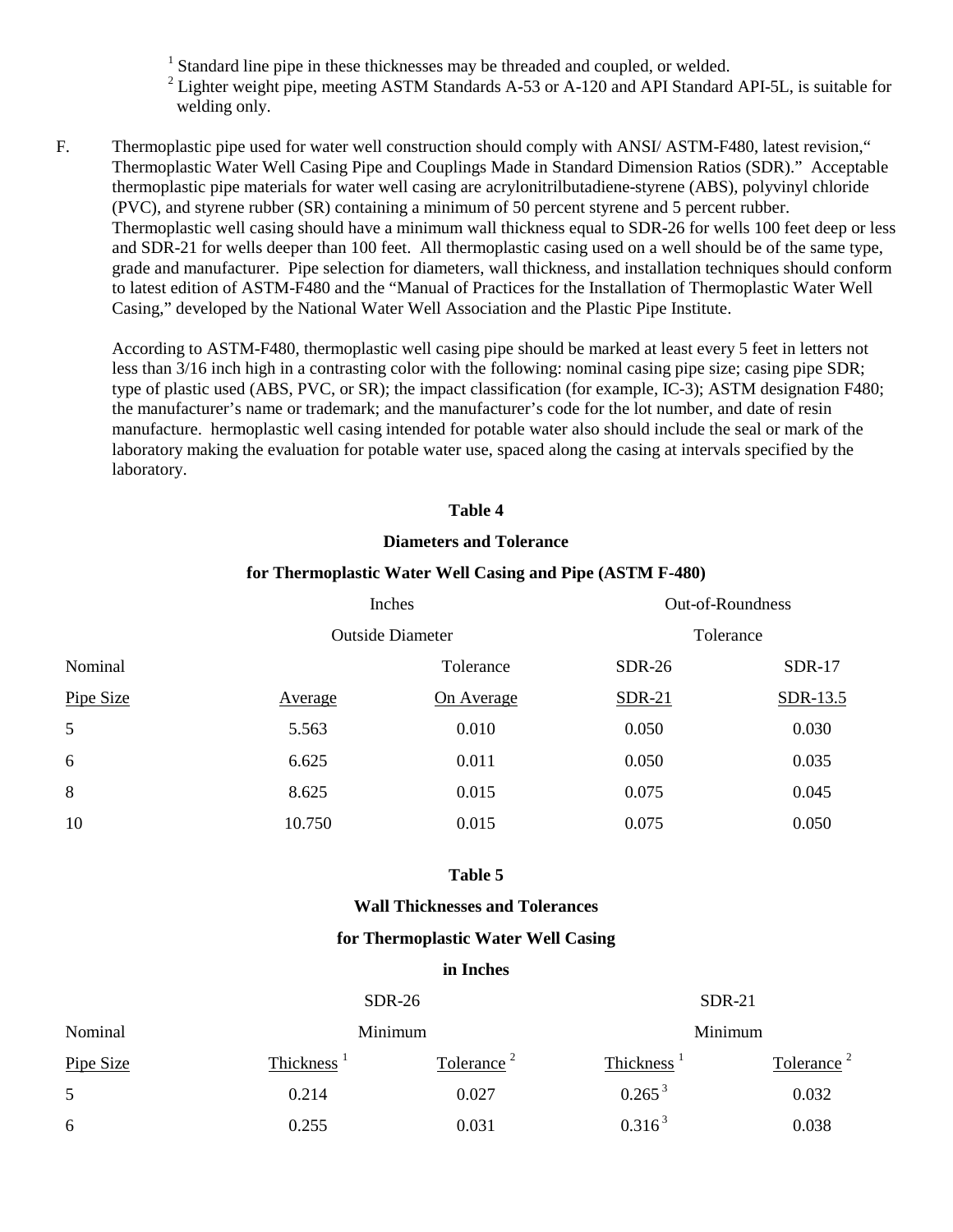| 8              | 0.332 <sup>3</sup>     | 0.040                  | 0.410 <sup>3</sup>     | 0.049                  |
|----------------|------------------------|------------------------|------------------------|------------------------|
| 10             | 0.413 <sup>3</sup>     | 0.050                  | 0.511 <sup>3</sup>     | 0.061                  |
|                |                        |                        |                        |                        |
|                | <b>SDR-17</b>          |                        | SDR-13.5               |                        |
| Nominal        |                        | Minimum                |                        | Minimum                |
| Pipe Size      | Thickness <sup>1</sup> | Tolerance <sup>2</sup> | Thickness <sup>1</sup> | Tolerance <sup>2</sup> |
| $\overline{4}$ | 0.327 <sup>3</sup>     | 0.039                  | $0.412^{3,4}$          | 0.049                  |
| 6              | 0.390 <sup>3</sup>     | 0.047                  | $0.491$ <sup>3,4</sup> | 0.058                  |
| 8              | $0.508^{3,4}$          | 0.061                  |                        |                        |
| 10             | $0.632^{1,2}$          | 0.076                  |                        |                        |

 $1$  The listed dimension is the lowest acceptable wall thickness at any cross section of the casing pipe

 $2$  Thermoplastic casing can only exceed the minimum thickness by the listed amount

<sup>3</sup> Meets or exceeds Schedule 40

4 Meets or exceeds Schedule 80

- G. The casing of any well should project at least 12 inches above the pumphouse floor or finished ground surface, and at least 24 inches above the highest flood level of record. No casing should be cut off below ground surface except to install a pitless adapter. Likewise, a pitless adapter should project at least 12 inches above ground surface.
- H. There should be no opening in the casing below its top except for a properly installed pitless adapter. The upperterminus of the pitless adapter should comply with Section 4.8 concerning vents. A pitless adapter should be attached to the well casing by threading or welding in a manner that will ensure a watertight permanent connection. The adapter fitting should be a commercially produced casting or shop-welded fitting, pressure tested to at least 100 pounds per square inch, with no weeping or leakage. Saddle-type fittings with heavy corrosion-resistant U-bolts and rubber gaskets are acceptable if the system will be under pressure at all times. The pitless adapter should be designed to prevent the pump column pipe from dropping into the well if there is misalignment during assembly, or during installation or reinstallation the pitless adapter's internal parts.
- I. A well casing should never be used as a suction pipe.

### *2.3 Sealing*

The annular space between the well casing and the bore hole must be properly sealed with neat cement grout or bentonite clay grout, to prevent the entry of contaminants into the aquifer.

- A. The casing of a well completed in rock should be firmly seated in sound rock. If broken or creviced rock is encountered above the aquifer, the casing should be seated in sound rock. In areas where a rock well can be developed only in the upper fractured rock, the casing may terminate in this formation if there is at least 25 feet of unconsolidated material above the rock. When there is less overburden and deeper strata will not produce potable water, the sub-standard quality of the well must be recognized. Your local health department or the State Department of Health can be consulted for advice on treatment necessary to provide a safe supply.
- B. In a rock well, the annular space between the casing and the drill hole should be sealed to a sufficient depth to prevent surface drainage water, or shallow subsurface drainage, from entering the hole. If rock is encountered within 25 feet of the surface, the hole should be reamed at least 4 inches greater diameter than the outer diameter of the casing so that a minimum 2-inch annular space is created that can be filled with grout. The casing should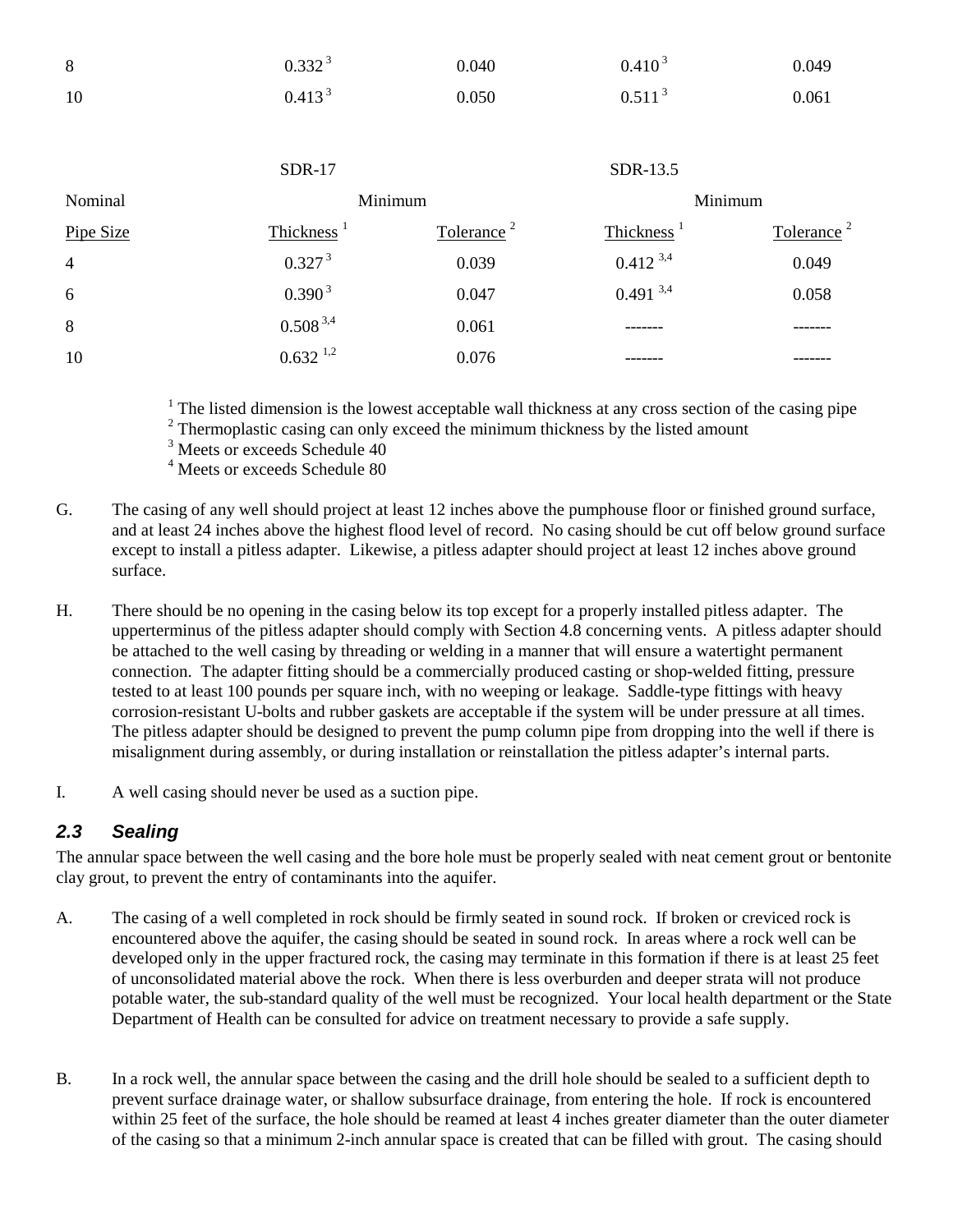be extended at least 10 feet into rock, or to a point at least 25 feet below the surface, whichever is deeper, and the annular space grouted.

- C. If neat cement grout is used to seal a bore hole it should be composed of a thorough mixture of Portland cement and clean water at a rate of one bag (94 lbs.) of cement to 5 to 6 gallons of water so that it can be pumped or puddled into the annular space to seal it. If neat cement grout cannot be placed effectively, additives may be used provided shrinkage is held to a minimum and the mixture will form a watertight seal throughout the entire depth required to prevent objectionable waters from entering the hole.
- D. Where pipe is driven through clay, silt, sand, or gravel into a hole of smaller diameter than the casing, bentonite clay grout may be used to seal the annular space. Bentonite clay should be puddled around the point where the casing enters the ground in order to maintain a seal around the drive pipe and couplings and to serve as a lubricant while driving the casing.
- E. Whenever a casing is placed in a hole of larger diameter than the casing, the annular space between the casing and the wall of the hole should be at least 1-inch minimum. The annular space should be sealed vertically from the rock or screen setting to the surface with either bentonite clay or neat cement grout in the manner described in "C" or "D" above.

### *2.4 Screens*

Wells drawing from unconsolidated water-bearing formations should be fitted with screens having the maximum open area consistent with strength of the screen and the size of materials in the water-bearing formation or gravel pack. The openings should permit maximum transmissivity without clogging or jamming. Recommended screen materials include stainless steel, fiberglass, PVC, and ABS. Slotted pipe or iron or mild steel screens are unacceptable. To prevent deposition in and around screen openings, the well screen should have a total opening area sufficient to allow water entry through the screen at a maximum velocity of 0.1 feet per second.

## *2.5 Temporary Caps*

A temporary cap should be placed on a well until pumping equipment can be installed, to prevent insects, rodents and other contaminants from entering the casing.

## *2.6 Plumbness and Alignment*

Each drilled well should be tested for plumbness and alignment. The bore of the hole should be sufficiently plumb and straight that the casing will not bind as it is installed. The casing should be sufficiently plumb and straight that it will not interfere with installation and operation of the pump.

## *2.7 Construction Water*

Water used in drilling should be potable, so that the well and water bearing formations penetrated do not become contaminated. Water from creeks and ponds is unacceptable. As an added precaution, water used during drilling should be treated to maintain a free chlorine residual of 100 milligrams per liter (mg/l).

## *2.8 Records*

The well driller should furnish the owner with a duplicate copy of the information he or she is required to submit to the Indiana Department of Natural Resources in accordance with Rule 312 IAC 13-2-6, including:

- 1. Method of well construction;
- 2. Proposed use of the well (for example, residential, industrial, monitoring, or dewatering);
- 3. Type of pump and the depth of pump setting;
- 4. Whether the well was bailer, air, or pump tested;
- 5. Test rate and length of time of test pumping;
- 6. Specifications for the well casing and the well screen;
- 7. Inside diameter of the well;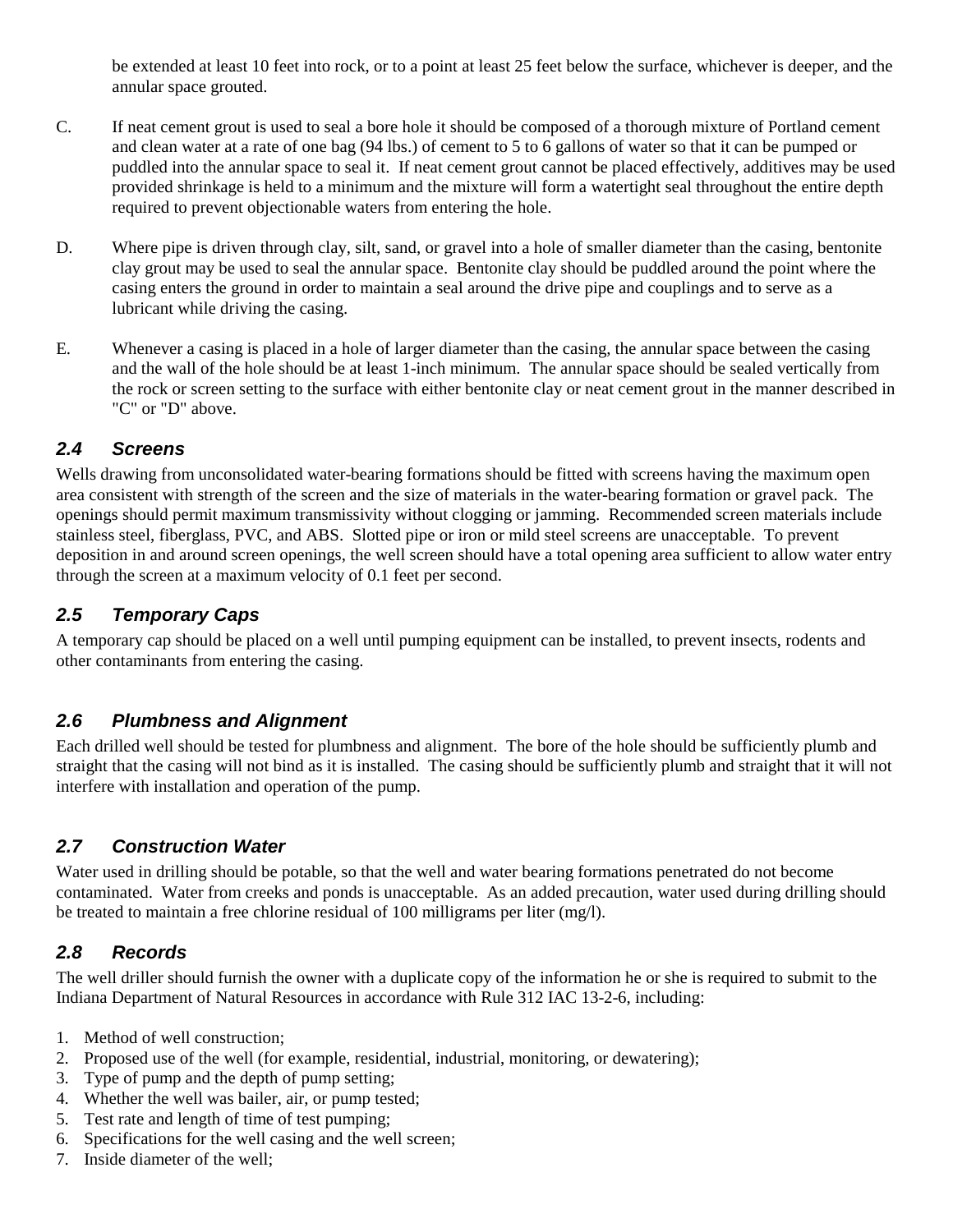- 8. Total depth of the well;
- 9. Static water level in the well;
- 10. Name and address of the well driller;
- 11. Name and license number of the equipment operator;
- 12. Type and thickness of formations or materials encountered, including color, hardness, and a geological description;
- 13. Type, depth, and thickness of grouting materials and the method of grout installation; and
- 14. Directions to the well, including a reference to the nearest major highway or street intersection.

# **OTHER ISSUES**

### *3.1 Disposal Prohibited*

No well or well-like structure may be used for the disposal of sewage**,** waste, or drainage or other material that might contaminate potable water. All disposal wells must be approved by the Indiana Department of Environmental Management prior to construction.

### *3.2 Recharge or Return Wells*

If a well is to be used to return uncontaminated water to an aquifer, the return water must not be aerated. It is important to minimize other adverse changes in return water quality, as compared to natural groundwater quality. The return pipe should discharge at least 5 feet below static water level in the return well. The screen of a recharge well should have two to three times the open area that would be provided for a comparable supply well.

### *3.3 Well Abandonment*

If a well is to be abandoned, it must be properly sealed to restore, as far as possible, the hydrologic conditions that existed before the well was drilled. An improperly abandoned well is an uncontrolled invasion point for contaminated water. Unsealed wells are a hazard to public health, safety, welfare, and to the preservation of our groundwater resource. Sealing of wells presents a number of problems, dependant on construction of the well, the geological formations it penetrates, and hydrologic conditions. A properly sealed water well will: (1) eliminate the physical hazard; (2) prevent groundwater contamination; 3) conserve the aquifer's yield; 4) maintain the aquifer's hydrostatic head; and (5) prevent intermingling of waters when more than one aquifer is involved. The Indiana Department of Natural Resources addresses proper well abandonment in its Rule 312 IAC 13-10.

# **WATER SYSTEM INSTALLATION**

### *4.1 Water System Installation and Construction*

Every pump and water system should:

- A. Be durable in design and construction, and properly sized to produce the volume of water necessary for the intended use.
- B. Be designed appropriately for well's characteristics.
- C. Protect against contamination of any sort from surface or subsurface sources.

### *4.2 Upper Well Terminal*

Well casings and pitless adapters should terminate a minimum of 12 inches above the finished grade, and at least 24 inches above maximum flood level as determined by the Indiana Department of Natural Resources. Well casings should not be cut off below ground level except to install a pitless adapter.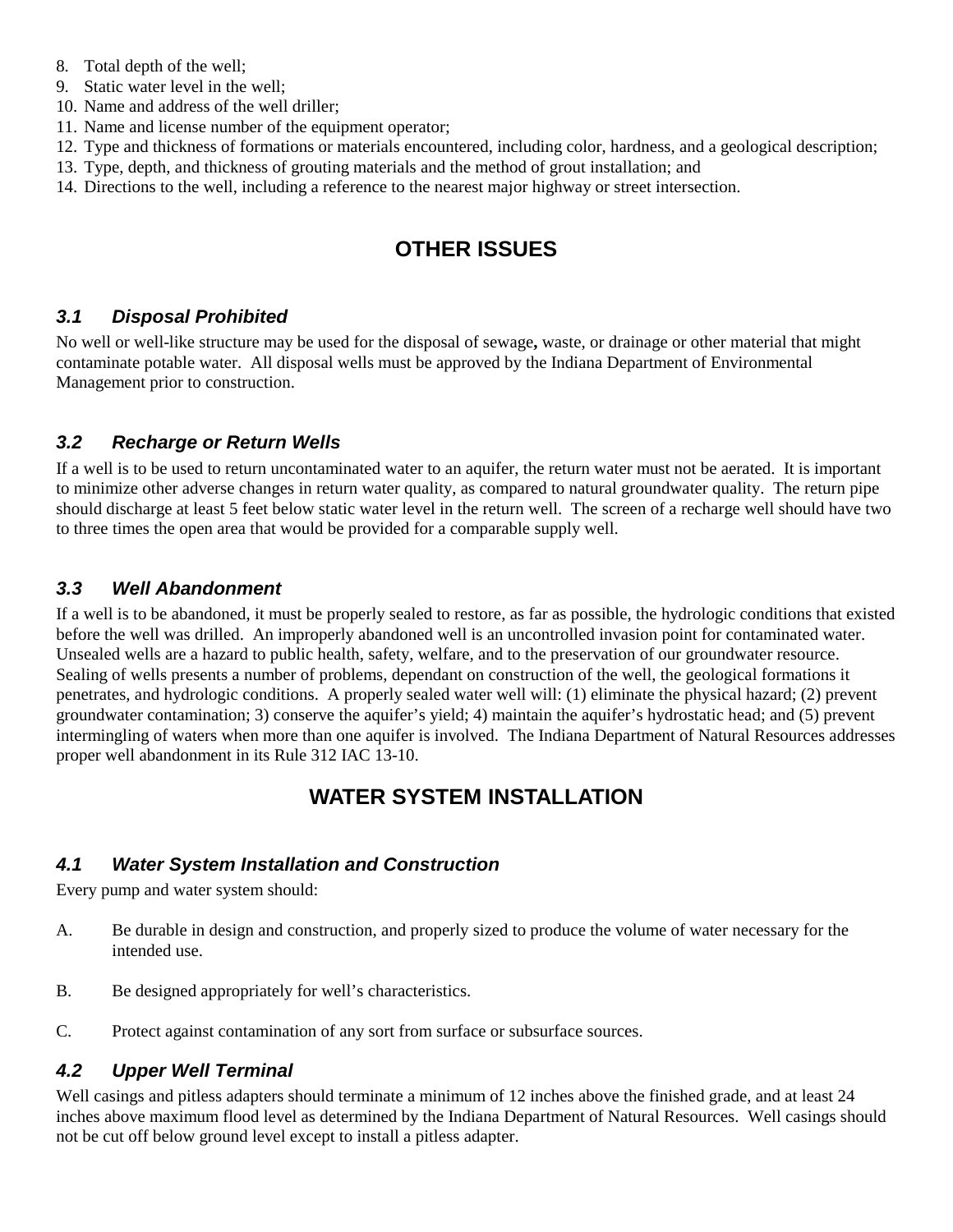## *4.3 Pitless Adapters*

Pitless adapters are designed to replace the upper section of a well casing, thus serving as the terminus of the well. They are designed to be field attached to the well casing, and the discharge piping that connects to the side of the pitless adapter is designed to be pressurized by the water system at all times. The cap, casing cover or sanitary seal should be self-draining and overlap the top of the pitless adapter casing with a downward flange. There should be no openings in the pitless adapter cap, within the diameter of the pitless casing except for a factory-installed vent. Pitless adapter vents should comply with the Section 4.8.

## *4.4 Vertical Turbine Pumps*

A vertical turbine well pump should be mounted on the well casing, a pump foundation, or a pump stand, to provide an effective well seal at the top of the well. Further, the pump should be mounted on a base plate or foundation in a manner that will prevent dust and insects from entering the well.

## *4.5 Submersible Pumps*

Submersible pumps should have at least one check valve located in the discharge pump column pipe from the pump, inside the well casing. Therefore, a check valve is not needed on the piping between the well and the pressure tank. A watertight expanding gasket or equivalent well seal should be provided to seal inside the well casing and around the discharge pipe and conduit containing the power cable for the pump.

## *4.6 Pump Houses*

Unless the pump is submersible it should be installed at a weatherproof, frost-proof location. Pump controls should be similarly located. Any protective structure should permit removal of the pump and column pipe for maintenance and repair. The pumphouse floor should be constructed of impervious material, and slope away from the well in all directions.

## *4.7 Protection Against Freezing*

All water system components, especially water lines, should be protected from freezing. Based upon past history, water lines in Indiana should be buried at the following minimum depths to preclude freezing (measured in inches from the top of pipe to finished grade):

| County<br>Adams | <b>Bury Depth</b><br>60 | County<br>Hendricks | <b>Bury Depth</b><br>54 | County<br>Pike | <b>Bury Depth</b><br>42 |
|-----------------|-------------------------|---------------------|-------------------------|----------------|-------------------------|
| Allen           | 60                      | Henry               | 54                      | Porter         | 60                      |
| Bartholomew     | 48                      | Howard              | 60                      | Posey          | 42                      |
| <b>Benton</b>   | 60                      | Huntington          | 60                      | Pulaski        | 60                      |
| Blackford       | 60                      | Jackson             | 48                      | Putnam         | 54                      |
| Boone           | 54                      | Jasper              | 60                      | Randolph       | 54                      |
| <b>Brown</b>    | 48                      | Jay                 | 60                      | Ripley         | 48                      |
| Carroll         | 60                      | Jefferson           | 42                      | Rush           | 54                      |
| Cass            | 60                      | Jennings            | 48                      | St. Joseph     | 60                      |
| Clark           | 36                      | Johnson             | 54                      | Scott          | 36                      |
| Clay            | 54                      | Knox                | 48                      | Shelby         | 54                      |
| Clinton         | 54                      | Kosciusko           | 60                      | Spencer        | 36                      |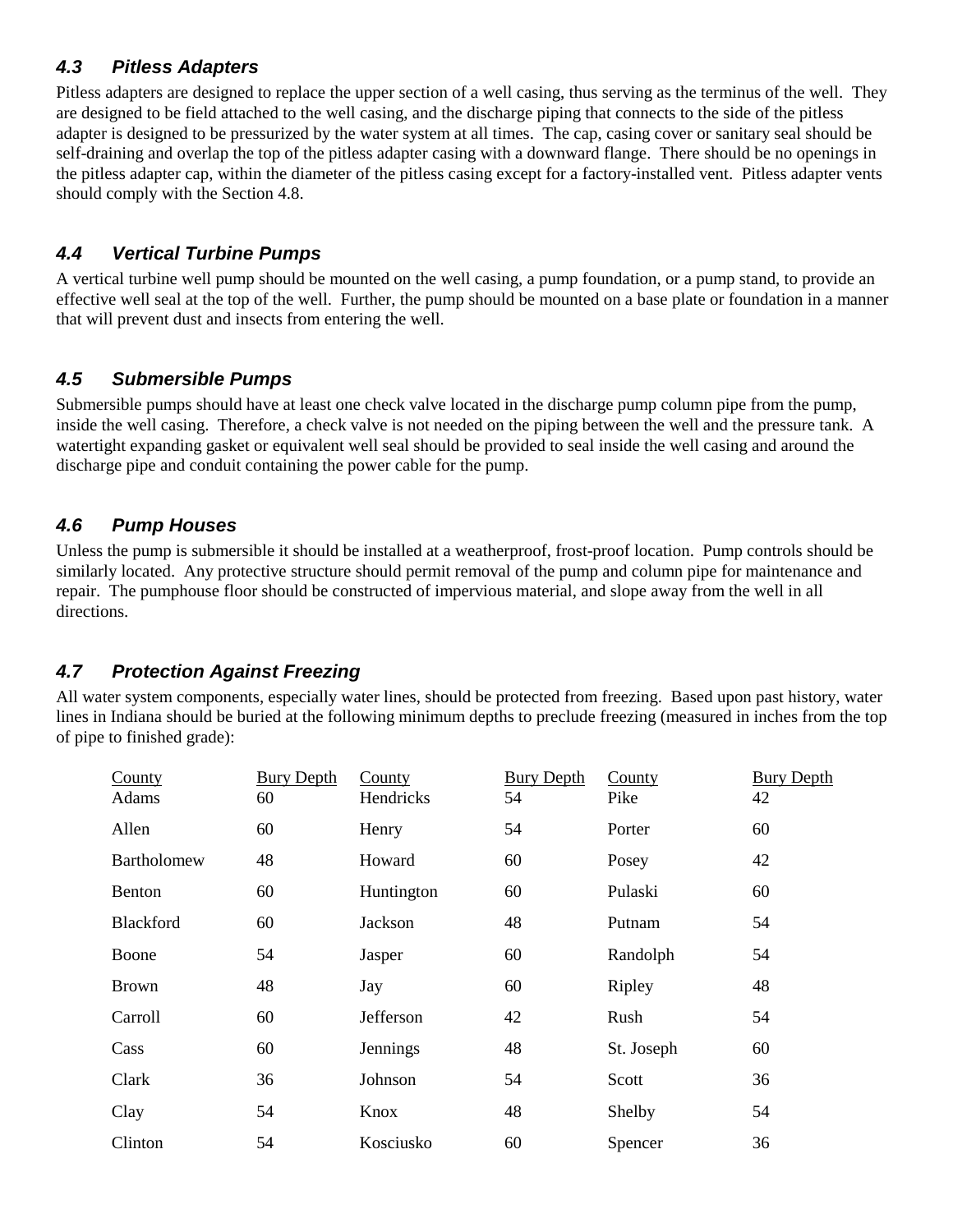| Crawford | 36 | LaGrange   | 60 | <b>Starke</b> | 60 |
|----------|----|------------|----|---------------|----|
| Daviess  | 48 | Lake       | 60 | Steuben       | 60 |
| Dearborn | 48 | LaPorte    | 60 | Sullivan      | 54 |
| Decatur  | 48 | Lawrence   | 48 | Switzerland   | 42 |
| DeKalb   | 60 | Madison    | 60 | Tippecanoe    | 60 |
| Delaware | 60 | Marion     | 54 | Tipton        | 60 |
| Dubois   | 42 | Marshall   | 60 | Union         | 48 |
| Elkhart  | 60 | Martin     | 48 | Vanderburgh   | 36 |
| Fayette  | 54 | Miami      | 60 | Vermillion    | 60 |
| Floyd    | 36 | Monroe     | 48 | Vigo          | 60 |
| Fountain | 60 | Montgomery | 60 | Wabash        | 60 |
| Franklin | 48 | Morgan     | 48 | Warren        | 60 |
| Fulton   | 60 | Newton     | 60 | Warrick       | 36 |
| Gibson   | 42 | Noble      | 60 | Washington    | 36 |
| Grant    | 60 | Ohio       | 42 | Wayne         | 54 |
| Greene   | 54 | Orange     | 42 | Wells         | 60 |
| Hamilton | 54 | Owen       | 54 | White         | 60 |
| Hancock  | 54 | Parke      | 60 | Whitley       | 60 |
| Harrison | 36 | Perry      | 36 |               |    |

## *4.8 Vent Piping*

Vent piping should be sized to allow rapid equalization of air pressure in the well. A minimum of ½-inch piping should be utilized. Vent openings should terminate at least 12 inches above finished grade; be turned down; be secured in position; be reasonably tamper-proof; and be screened with not less than a 24-mesh screen or else filtered in a manner that will prevent the entry of insects. Pay particular attention to venting of wells in areas where toxic or flammable gases are known to be a characteristic of the water. In such cases, all vents should discharge outside at a height where the gases will not accumulate or otherwise pose a hazard.

## *4.9 Pump Bearing Lubrication*

Pumps should be of a type that uses water for lubrication of the pump bearings. If a storage tank is required for lubrication water, it should be designed to protect the water from contamination. Oil lubricated line shaft turbine pumps are not acceptable for use in potable water systems.

## *4.10 Sampling Faucets*

A water system should include a sampling faucet for collection of water samples, installed on the discharge piping from the pump, prior to chlorination or any other treatment. The sampling faucets should be a minimum of ½-inch I.P.S., have a smooth end, and a turned-down nozzle. Hose bibs are unacceptable, because their threaded nozzles prevent collection of representative bacteriological samples.

## *4.11 Buried Pump Suction Pipes*

All buried suction pipes should be enclosed in conduit having a minimum wall thickness equivalent to a well casing of the same size, and the annular space should be constantly subjected to water system pressure. Buried suction pipes should be located in accordance with Section 1.2. Suction pipes should never be located under a sewer.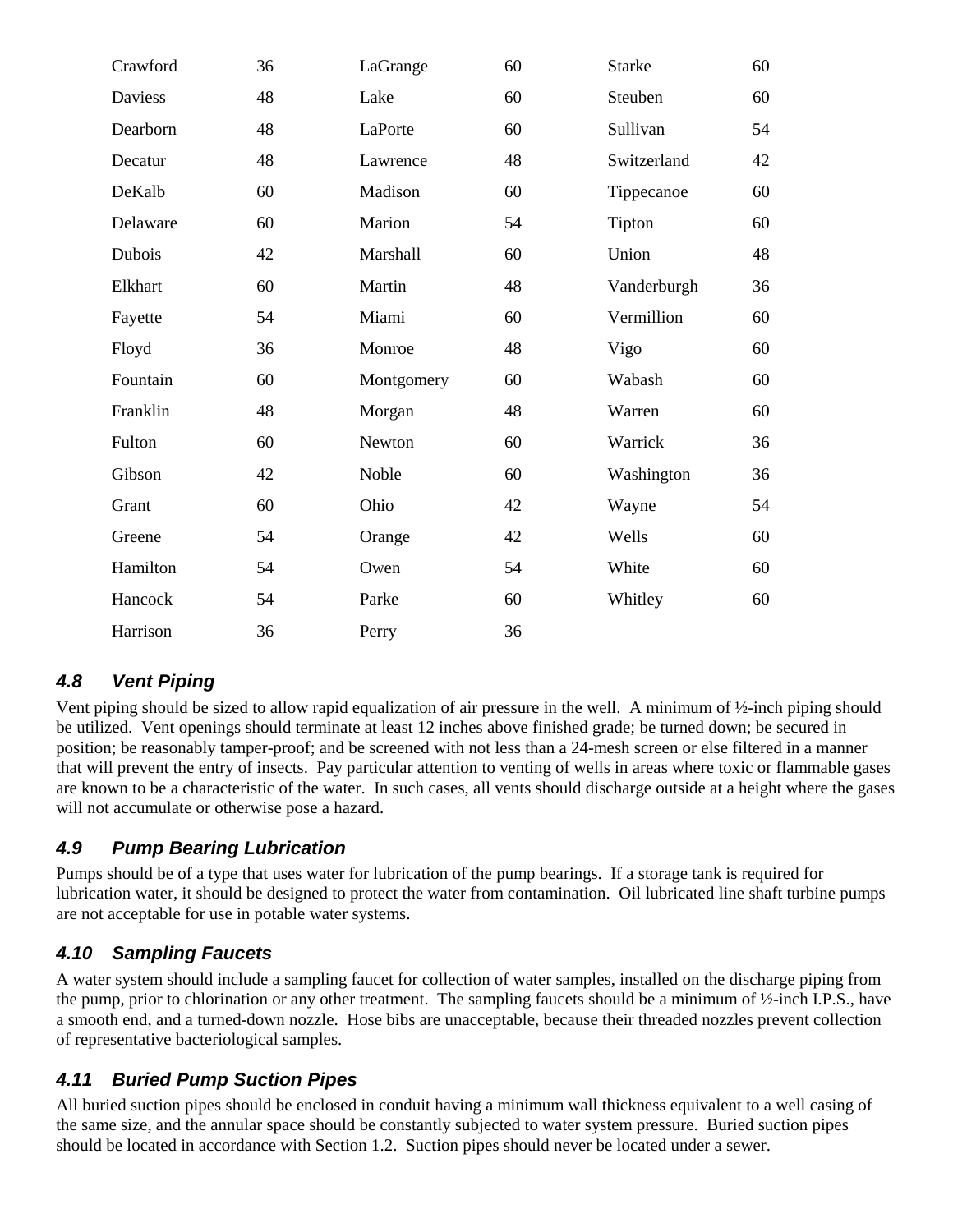## *4.12 Offset Pumps and Pressure Tanks*

Offset pumps and pressure tanks should be located where they are readily accessible. They should not be located in a crawl space unless the crawl space is drained to the ground surface beyond the crawl space, preferably by gravity (rather than by use of a sump pump). There should be a minimum of 4 feet clearance between the floor of a crawl space and the floor joist overhead, to allow for servicing. Pumps and pressure tanks should be located within 5 feet of the crawl space entry. The crawl space access opening should be at least 2 feet high and 2 feet wide.

## *4.13 Materials Prohibited*

No material should be used in the well or pump installation that could contaminate the aquifer or the water produced, or cause an objectionable taste or odor.

### *4.14 Feeding Treatment Chemicals into Wells*

During normal operation no chemical other than sodium hypochlorite should be fed into a well. If the water pumped from a well must be chemically treated, it must be accomplished in a manner that will prevent accidental backfeed or back siphonage of the treatment chemical into the well.

# **DISINFECTION AND SAMPLES**

### *5.1 Disinfection*

The contractor is responsible for properly disinfecting any new well or well subjected to repairs or pump maintenance, upon completion of the work. Likewise, a pump installer must disinfect the well after the pump is installed, or repaired. Sufficient chlorine solution should be introduced into the well and water system to insure a minimum dosage of 100 mg/l. This chlorine solution should remain in the well and water system for a minimum of 24 hours. However, after 24 hours at least 25 mg/l of chlorine should still remain in the water. Under these conditions the well need not be disinfected again until the pump is set.

#### **CAUTION: When working with chlorine, a person should be in a well-ventilated place. Chlorine powder or liquid should not come in contact with the skin or clothing. Chlorine solutions are best handled in wood or crockery containers because metal containers will corrode.**

Every new, modified or reconditioned water source, including pumping equipment and the gravel used in gravel wall wells, should be similarly disinfected before the well is again placed into service. Such treatment should be performed when the well work is finished and again when the pump is installed or reinstalled.

A. Use Table 6 to determine the amount of water in a drilled or driven well, based on casing size and the total depth of the well:

#### **Table 6 Water in Gallonage of a Drilled or Driven Well**

| Diameter of Well |          |
|------------------|----------|
| Casing           | Gallons  |
| in inches        | per foot |
| 5                | 1.00     |
| 6                | 1.50     |
| 8                | 2.60     |
| 10               | 4.10     |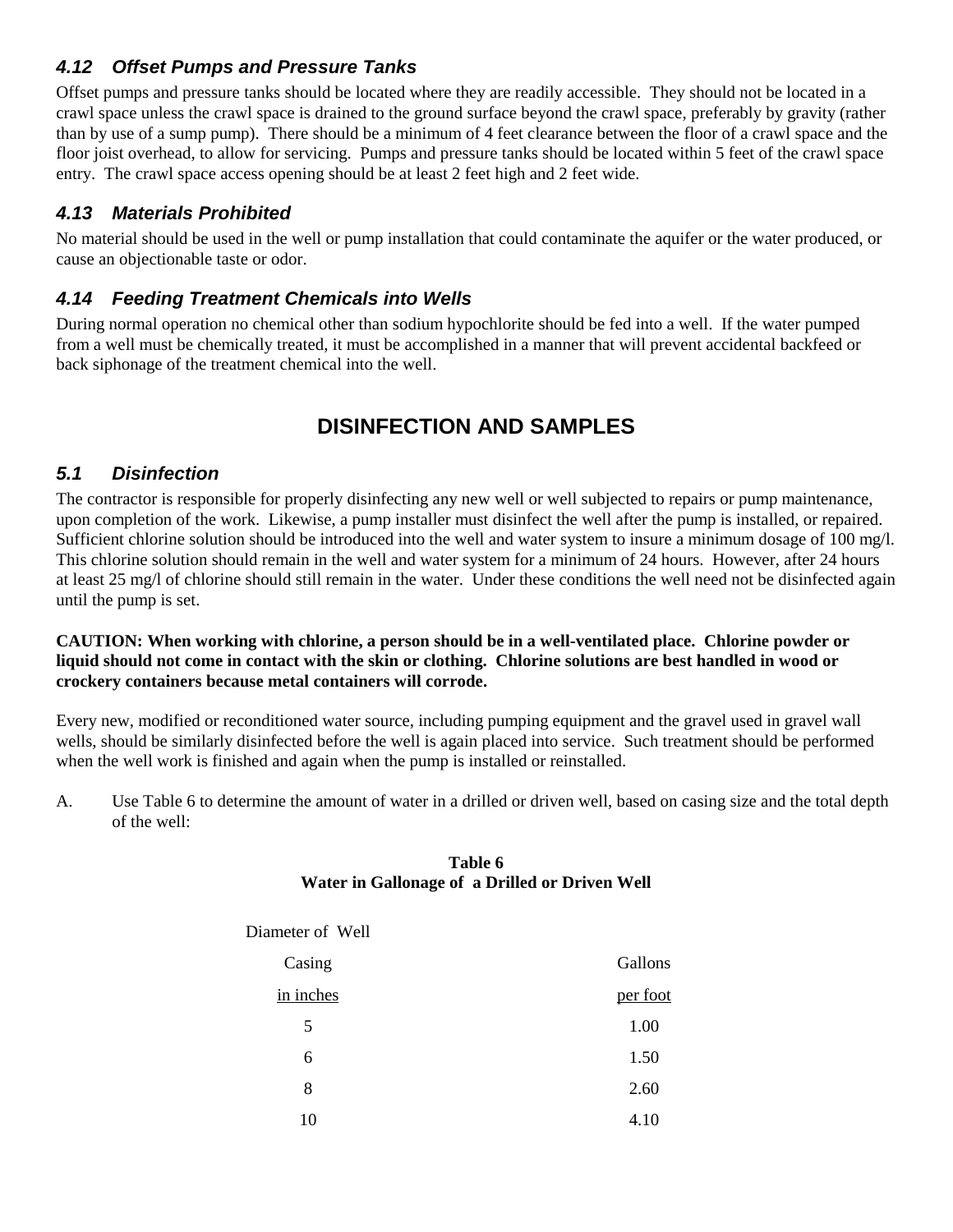B. For each 100 gallons of water in the well, calculated from Table 5 above, use 3 cups of liquid laundry bleach (5.25% chlorine) or 2 ounces of hypochlorite granules (70% chlorine). Mix the calculated amount of chlorine in about 10 gallons of water. For your convenience in measuring out the correct amount, the following conversion factors are listed:

```
2 \text{ cups} = 1 \text{ pint}4 \text{ cups} = 1 \text{ quart}16 ounces = 1 pound
```
- C. Pour this solution into the well making sure the casing walls are wetted before the seal or cap is installed.
- D. Connect one or more hoses to faucets on the discharge side of the pressure tank and run them into the top of the well casing. Start the pump, circulating the water back into the well for a least 15 minutes. Then open each faucet in the system until a chlorine smell or taste appears. Close all faucets. Seal the top of the well.
- E. Let stand for at least 12 hours, preferably 24 hours.
- F. After standing, run the pump to discharge water from each outlet until the chlorine odor and taste disappears.

#### *5.2 Water Samples*

After pumping the well and water system to remove the disinfectant, collect a water sample from the system using a sterile bottle provided by a laboratory that is certified to perform bacteriological analyses. Before the installation can be placed in service for human consumption, the water sample collected should have less than two coliform organisms per 100 milliliters of water. If the first sample is unsatisfactory, the disinfection procedure should be repeated and another sample collected for analysis. This procedure should continue until test results are satisfactory.

In addition to bacteriological testing, all new wells should be sampled for chemical analysis. The analysis should include all parameters listed in Table 7 below:

|                                      | State/Federal     |                     |
|--------------------------------------|-------------------|---------------------|
|                                      | Drinking Water    | Aesthetic           |
| <b>Test Parameter</b>                | Standard          | Recommendation      |
| Total hardness, as CaCO <sub>3</sub> |                   |                     |
| pH                                   |                   |                     |
| Specific conductance, in mhos        |                   |                     |
| Alkalinity (Total) as $CaCO3$        |                   |                     |
| Arsenic                              | $0.01$ mg/l       |                     |
| Chlorides, as CI                     |                   | $250 \text{ mg}/1$  |
| Dissolved solids                     |                   | $500$ mg/l          |
| Iron, as Fe (Total)                  |                   | $0.3$ mg/l          |
| Manganese, as Mn (Total)             |                   | $0.05 \text{ mg}/1$ |
| Nitrates, expressed as Nitrogen *    | $10 \text{ mg/l}$ |                     |
| Nitrates, expressed as Nitrates *    | $45 \text{ mg}/1$ |                     |

### **Table 7 Water Test Parameters and Drinking Water Standards**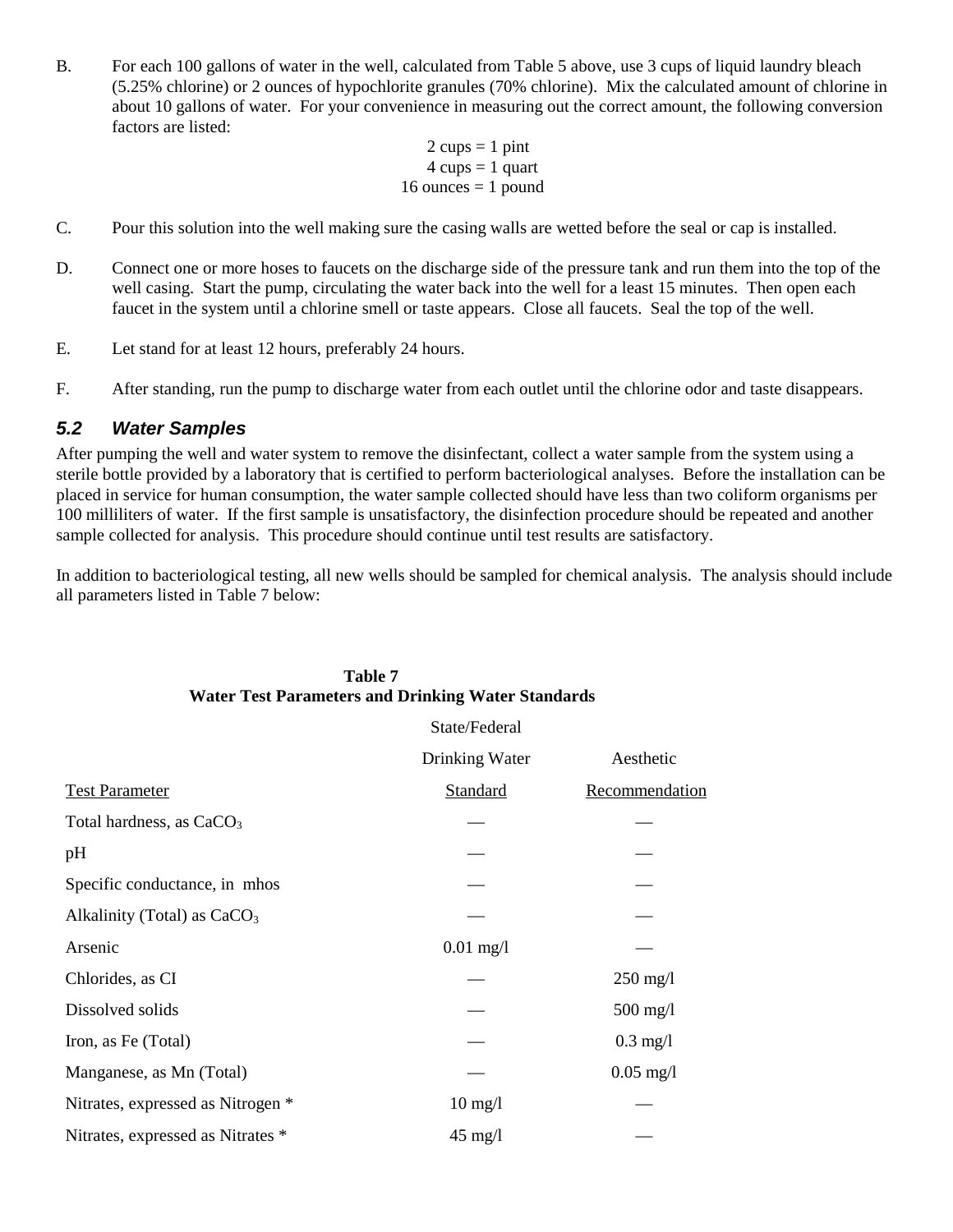| Sulphates |                  | $250 \text{ mg/l}$ |
|-----------|------------------|--------------------|
| Fluoride  | $4 \text{ mg}/1$ | $1 \text{ mg}/1$   |

\* Only one test needs to be performed for nitrates. However, a laboratory can report the results of its nitrate testing in either of the ways listed.

If a resident has been advised by a physician to limit their dietary intake of sodium it is recommended that the water also be tested for sodium, so that source of sodium intake can be factored into the resident's total diet. If a water softener will be installed for treatment, then that source of sodium input to the water should also be factored into the resident's total diet. It also is desirable to test in the field for hydrogen sulfide.

It is the well owner's responsibility to obtain the required samples and have the laboratory tests made. Copies of the bacteriological and chemical analysis reports should be filed by with the Indiana Department of Natural Resources.

The well driller and/or water system installation contractor should construct and install the well and/or water system in accordance with these standards and acceptable industry practices. If these criteria are met, the well driller and water system installation contractor should not be responsible for the quality or quantity of water obtained.

## *5.3 QUALIFICATIONS*

In accordance with Indiana Code 25-39 and Rule 312 IAC 13, all water well drillers must be licensed by the Indiana Department of Natural Resources.

# **SPECIAL CIRCUMSTANCES**

### *6.1 Local Ordinances*

Several local health departments now require that a permit be obtained before construction of a residential water supply well or installation of a well pump.

### *6.2 Waivers*

If there are special conditions that make it impossible or impractical to comply with these recommendations, your local health department should be consulted for assistance in determining safe alternatives.

## **DEFINITIONS**

"Annular space" means the space between two concentric cylinders, such as the space between the bore hole and the well casing. Annular space is usually expressed as a measurement of the difference in radii of the two cylinders.

"Aquifer" means a formation, or formations, that contains saturated permeable material that will yield water to a well.

"Casing" means pipe installed to prevent unwanted solids or liquids from entering the interior of a well.

"Contamination" means the alteration of biological, chemical, or physical properties of water so as to render the water detrimental, injurious, or harmful to health.

"Drawdown" means the difference between the static water level and the pumping water level in a well, commonly expressed in feet.

"Drive pipe" means casing driven into a hole of slightly smaller diameter than the outside diameter of the pipe.

"Groundwater" means that part of sub-surface water which is in the zone of saturation; any water below the water table.